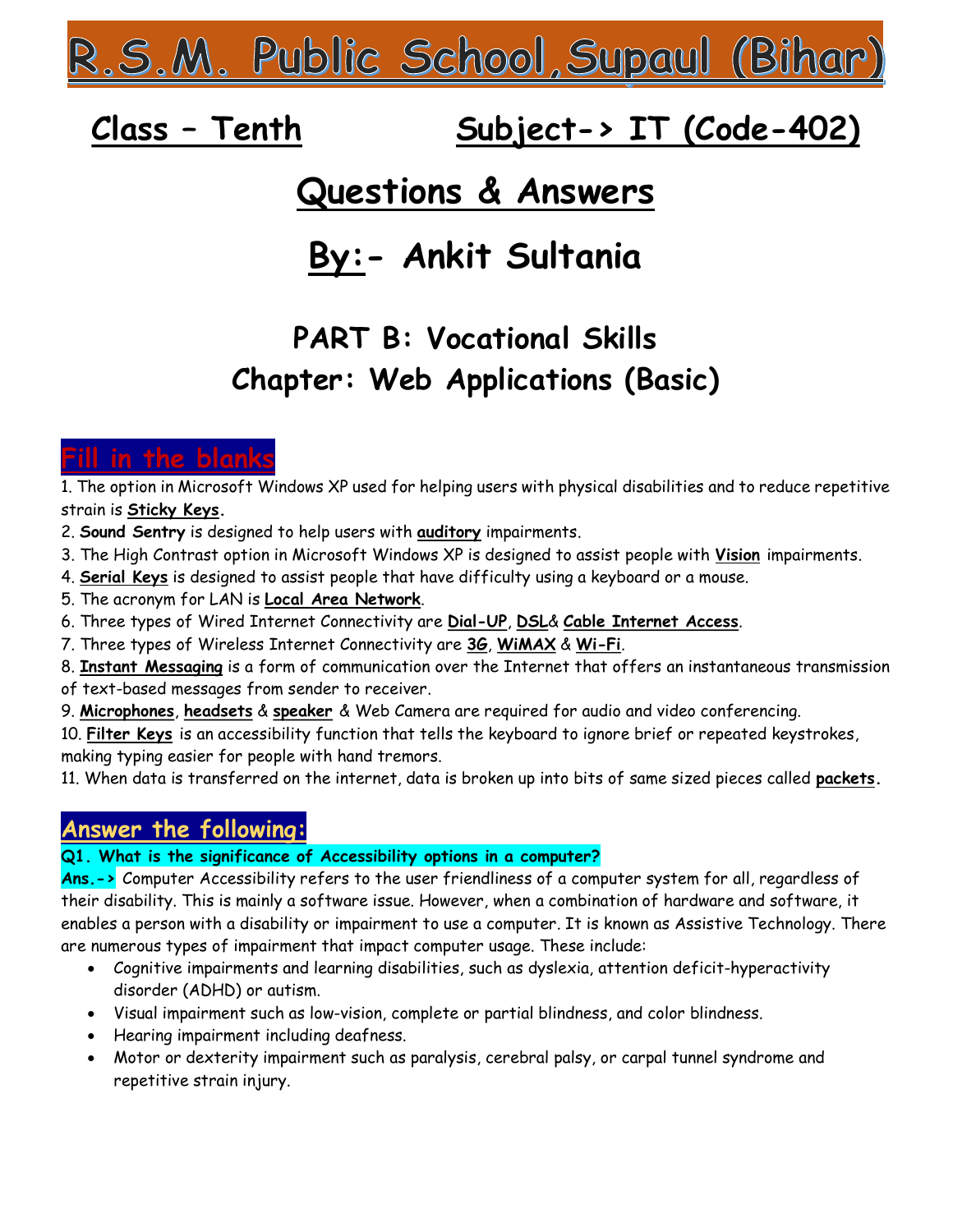### Q2. How will you setup the following?

### a. Mouse Keys b. Sticky keys c. Filter keys

Ans.->The steps are :

- Click on Start.
- Click on Control Panel.
- Click the Ease of Access link.
- Click Ease of Access Center link.

Turn on Mouse Keys checkbox to allow the user make use of arrow keys on the numeric keypad to move the keys on screen and Enter key to click. For example, user can press top arrow and left arrow key to move mouse pointer diagonally upwards towards left side.

Turn on Sticky Keys checkbox allows user to keep the key active when it is pressed once and when any other key is pressed then it is processed by the computer with the currently active key. For example, if user has pressed Window key on the keyboard then it will remain active. Now, if user clicks only letter E then it will be interpreted as Windows+E and Windows Explorer will open up.

Once enabled, sticky keys icon will appear in the system tray.

Turn on Filter Keys check box, when selected, makes keyboard ignore rapidly repeated or long pressed key to avoid repeated typing of the same key thereby helping people who type with trembling hand.

### Q3. How will you setup visual feedbacks to appear on the screen instead of sound?

#### $Ans. - >$

- Click on Start.
- Click on Control Panel.
- Click the Ease of Access link.
- Click Ease of Access Center link.
- Click on Use text or visual alternatives for sounds in Ease of Access Center.

Sound Sentry or Turn on visual notifications for sounds option replaces system sounds with visual warnings like flashing caption bar of active window, flashing the active window itself and flash desktop. Select the desired visual warning.

Any sound that reads the screen can be turned into text caption that appear on the screen by checking Turn on text captions for spoken dialog checkbox.

#### Q4. Explain the use of Narrator and Magnifier for a visually challenged person.

Ans.-> Narrator allows read aloud of any text on the screen and Turn on Audio Description option lets visually impaired person hear descriptions of what is happening in any videos.

Magnifier lets user move mouse pointer on the screen and see the objects larger in size. This mode is called lens mode. In docked mode a portion of the screen can be left magnified and rest of the screen remans normal. This portion can be changed as required. Full screen mode magnifies whole screen. Lens size, focus area, zoom level etc. can be set by the user.

Q5. How will you change the size of the mouse cursor and setup the mouse pointer so that it hovers on a window and that window activates.

#### Ans.-> • Click on Start.

• Click on Control Panel.

• Click the Ease of Access link.

- Click Ease of Access Center link.
- Click on Use text or visual alternatives for sounds in Ease of Access Center.
- In Ease of Access Center, click Make the mouse keys easier to use link.

Here, you can change the colour and size of mouse pointers. You can turn on mouse keys of numeric keypad. You can set option to activate any window just by bringing mouse pointer over it instead of having to click it.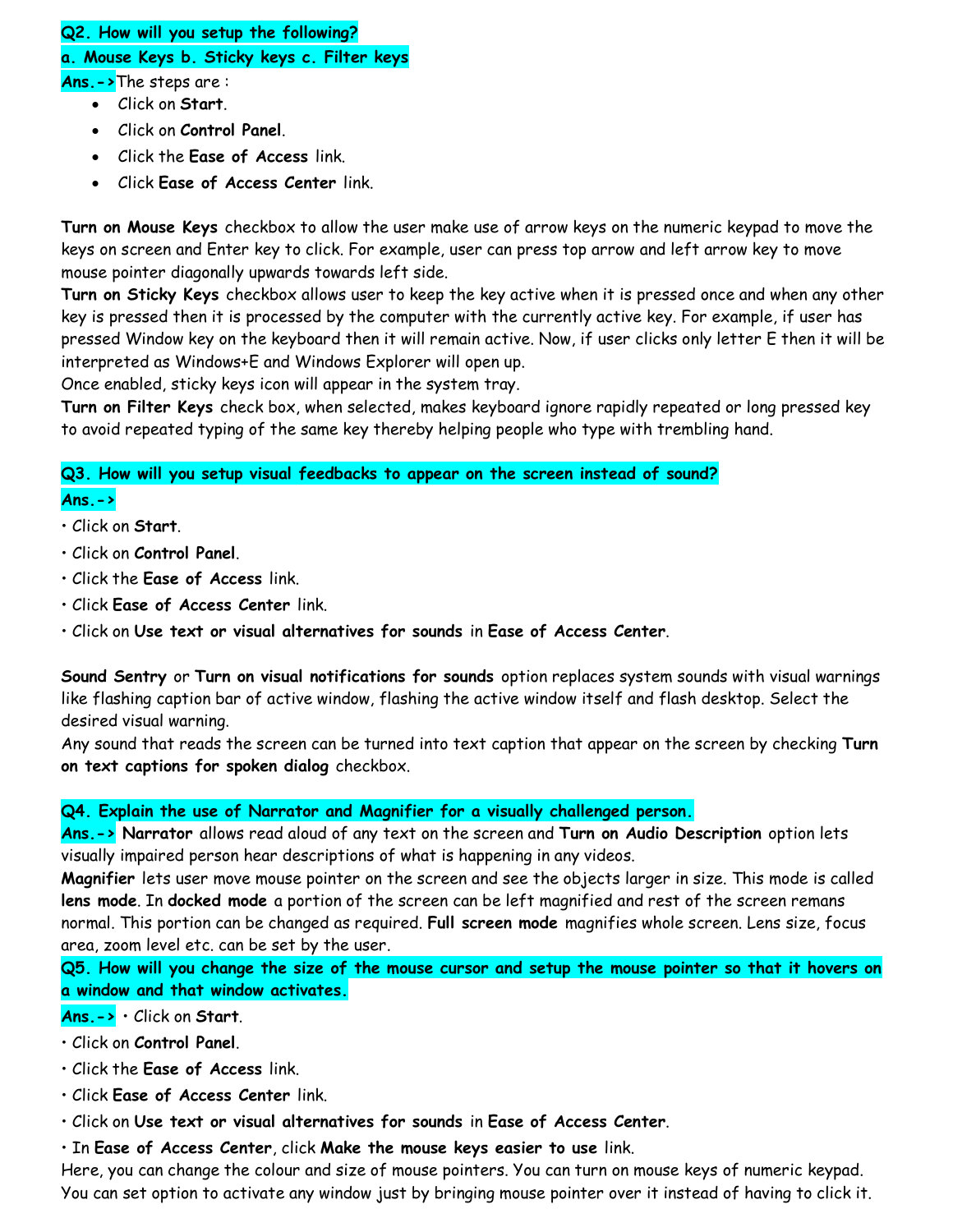#### Q6. What is a network? What are the advantages of networking?

Ans.-> A computer network is a collection of computers and other hardware components interconnected by communication channels (cables or satellites) that allow sharing of resources and information.

#### Advantages of networking

• Data Sharing: One of the most important uses of networking is to allow the sharing of data. Users can send text files, spread sheets, documents, presentations, audio files, video files, etc. to other users.

• Hardware Sharing: Hardware components such as printers, scanners, etc. can also be shared. For example, instead of purchasing 10 printers for each user, one printer can be purchased and shared among multiple users thus saving cost.

• Internet Access Sharing: You can purchase a single Internet connection and share it among other computers in a network instead of purchasing multiple Internet connection for each computer. This is very commonly found in Internet café (browsing centres), schools, colleges, companies, etc.

• Usage of network based applications such as web browsers, email clients, chat application, audio & video calling, etc is another advantage.

#### Q7. What are the different types of networking?

Ans.-> There are three major types of network Local Area Network (LAN), Metropolitan Area Network (MAN) and Wide Area Network (WAN).

Local Area Network: A local area network (LAN) is one which connects computers and devices in a limited geographical area such as home, school, computer laboratory, office building, or closely positioned group of buildings.

Usually local area networks offer very high speeds and are used for connecting computers and peripherals such as printers, scanners, etc. It is useful for sharing resources like files, printers and other applications. A LAN can be set up using wireless media also.

#### Metropolitan Area Network (MAN)

A Metropolitan Area Network (MAN) is a large network that usually spans a city, but does not extend the boundaries of the immediate town, city, or metropolitan area. Data transfer rate in Metropolitan Area Network is little slower than the Local Area Network. The distance covered by this kind of network enables a large number of users to communicate with each other in the network. For example, network set up by MTNL in Delhi and Mumbai, cable TV network in a city.

Wide Area Network: A wide area network (WAN) is one which covers a broad area (i.e., any network that links across metropolitan, regional, or national boundaries). The Internet is the most popular WAN, and is used by businesses, governments, non-profit organizations, individual consumers, artists, entertainers, and many others.

#### Q8. What is the significance of a browser on WWW?

Ans.-> Browser is the software application that allows us to visit websites on Internet. The URL of the website is type in the browser's address bar. Once the web site is connected, browser displays its home page from where we can navigate further by clicking on various hyperlinks. Website is a collection of webpages which are displayed by the browser.

#### Q9. Write short note on types of internet connectivity.

Ans.-> Some of the commonly used Internet connectivity are:

Dial-up: Dial-up Internet access is a form of Internet access that uses the facilities of the public switched telephone network (PSTN) to establish a connection to an Internet service provider (ISP) via telephone lines using a device called MODEM. Dial-up connections are extremely slow.

DSL: Digital subscriber line(DSL) provide Internet access by transmitting digital data over wires of a local telephone network. DSL service is delivered along with wired telephone service on the same telephone line. For using a DSL connection, you need a DSL modem and a subscription.

Cable Internet Access: Cable Internet Access is a form of broadband Internet access that uses the cable television infrastructure. Cable Internet Access is provided through existing cable TV networks.

3G: 3rd Generation is a set of standards used for mobile devices and mobile telecommunication services and networks. High-Speed Downlink Packet Access (HSDPA) is 3G mobile telephony communications protocol that allows higher data transfer speeds and capacity.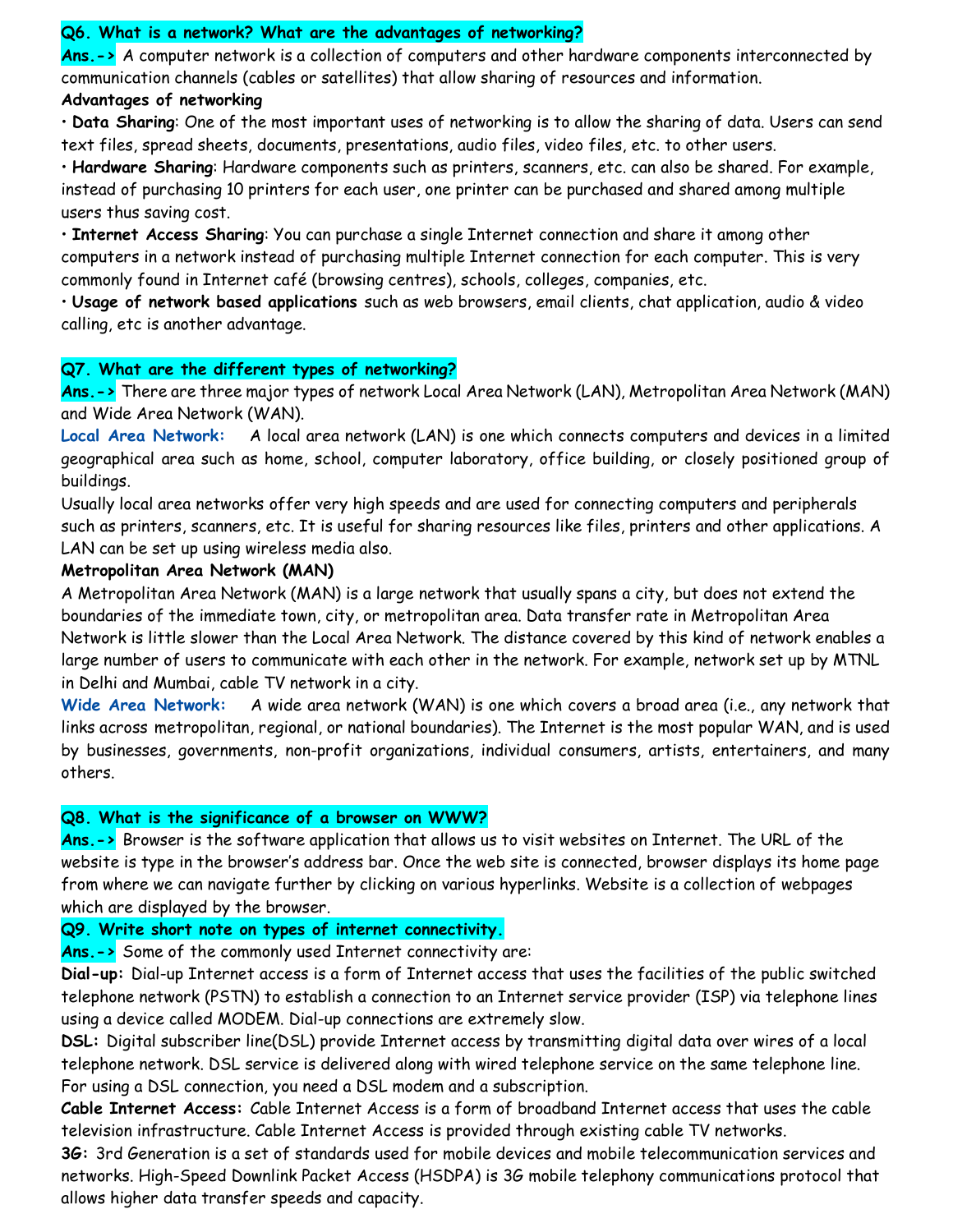WiMAX: Worldwide Interoperability for Microwave Access is a wireless communications standard designed to provide mobile broadband connectivity across cities and countries through a variety of devices. WI-Fi: Wi-Fi is a popular technology that allows an electronic device such as computers or mobile phones to exchange data wirelessly over a network, including high-speed Internet connections. Wi-Fi devices such as personal computer, smartphones, video game console, etc. can connect to a network resource such as Internet through a device called the Wireless Access Point.

#### Q10. List any five application based instant messaging software.

Ans.-> Application based instant messaging software is downloaded and installed on user's computer. Some of the popular instant messaging software are:

• Google Talk • Yahoo! Messenger • Skype • Windows Live Messenger • Rediff Bol, etc.

#### Q11. What do you mean by instant messages?

Ans.-> Instant messaging (IM) is a form of communication over the Internet that offers an instantaneous transmission of text-based messages from sender to receiver. Most instant messaging software include the option for performing file transfers, audio chat, video calling and conferencing, sharing desktops, etc. apart from standard text chat. Instant messaging software is widely used for personal and commercial use.

Q12. State any some rules and etiquettes to be followed while chatting on the Internet.

Ans.-> There are some general rules and etiquettes to be followed while chatting. They are almost the same as those that apply for emails.

• Messages should be short and to the point.

• Always introduce yourself by name if your screen name doesn't reflect it.

• Give people time to respond - Multiple questions sent to a recipient before they've had a chance to answer can seem more like an interrogation rather than a conversation.

• It's important to properly end an IM conversation - you may think the chat is over, but the other person may not. While you're off doing other things, they may be sitting there staring at the screen waiting for further communication from you!!

#### Q13. Explain the purpose of a blog.

Ans.-> A blog is a discussion style site used by non-technical (or technical users) users for creating personal web pages. Blogs are similar to an online personal diary and simple to use.

Blog is used to convey messages about events, announcements, news, reviews, etc. Blogs are usually managed using a web browser and this requires active internet connection.

#### Q14. List any 5 websites that provide blog service.

Ans.-> Some of the popular blogs websites include:

• www.WordPress.com • www.blogger.com • www.blog.com • www.weebly.com • www.blogsome.com

#### Q15. Explain the purpose of an offline blog editor.

Ans.-> You can also use offline blog software to create content first and later publish the content when an active internet connection is available. If you do not have an active internet connection, you can create blogs using a blog application and publish the blog whenever internet connectivity is available.

#### Q16. List any three offline blog editors.

Ans.-> There are several free offline blog editors available that can be downloaded and installed on the local computer such as: • Qumana • Windows Live Writer • Blogdesk

#### Q17. How will you setup privacy options in any browser?

 $Ans.-$  To clear personal data from a web browser such as Google Chrome, launch the browser.

Click Tools Menu > Settings

You can make changes in Privacy settings by scrolling down and clicking Advanced option and apply privacy settings according to your preferences.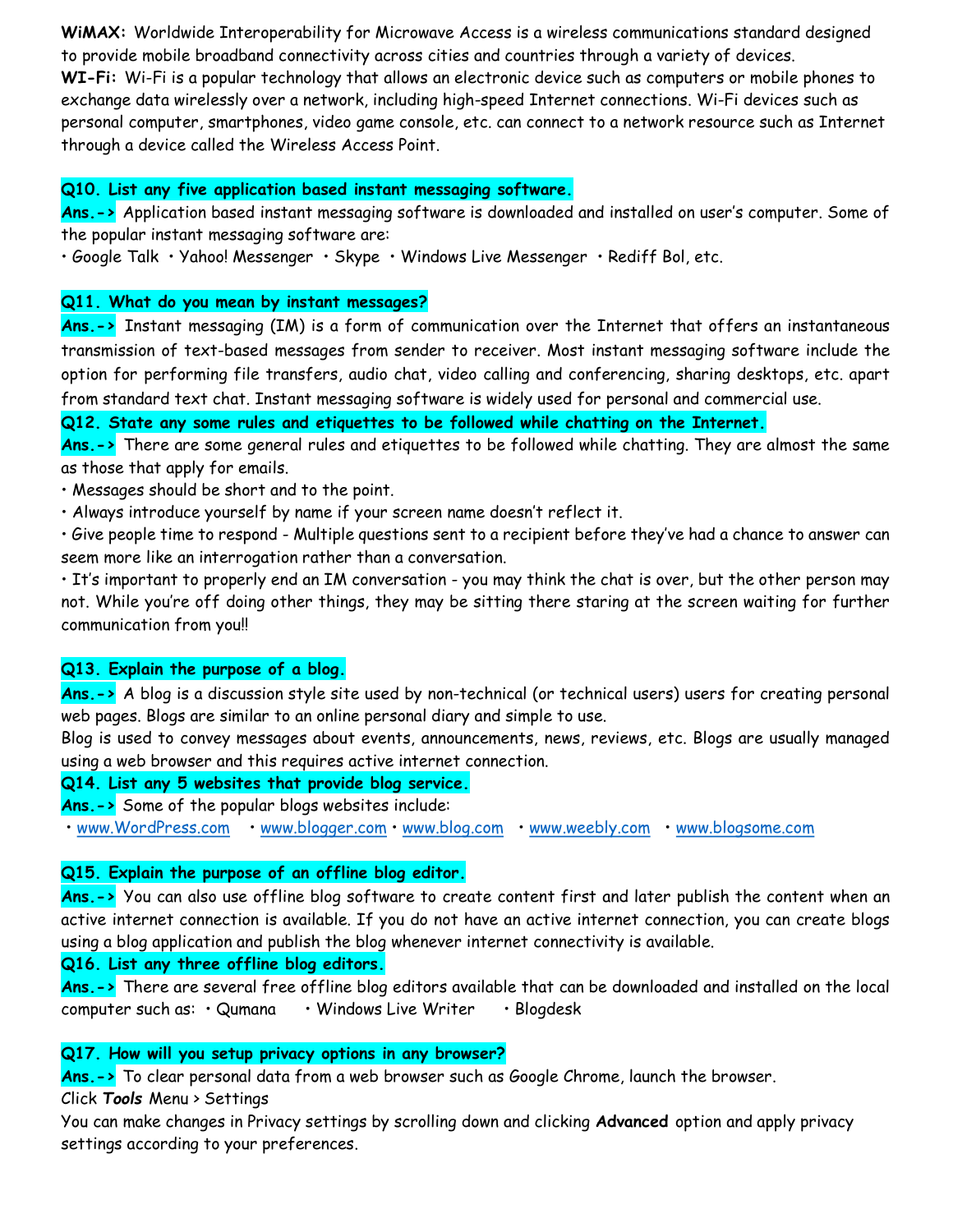#### Q18. Suggest some security measure to ensure safety from online threats. Or, What are the best practices about internet security?

Ans.-> • Use strong passwords • Regular Data Backup • Encrypt Data • Secure your username and password

- Do not share personal data Secure transactions Use antivirus and antispyware software
- Clear browser cookies frequently Install firewalls Never install software from unknown sources
- Remove unwanted or unknown software applications

#### Q19. How will you clear your browsing history and cookies?

Ans.-> To clear personal data from a web browser such as Google Chrome, launch the browser.

#### Click Tools Menu > More Tools > Clear Browsing data…

The next window will show various options to clear Browsing History, Cookies and Cache.

#### Q20. Explain the purpose of Online transactions.

Ans.-> Online shopping is a form of electronic commerce where customers can buy or sell goods over the Internet. Customers need to have an active internet connection for viewing goods or services offered by a seller; customers can pay online using a credit, debit card or by internet banking.

#### Online shopping could be useful in situations when:

- A customer does not have sufficient time to visit stores.
- Visiting a store is more expensive than purchasing a product online.
- A product or service that is not available in the local market is available online.

#### Q21. List any five websites that allow online transactions.

#### Ans. $\rightarrow$  Some of the popular online transaction websites are:

- IRCTC, an online portal for booking flight and train tickets.
- Flipkart, an online shopping portal for buying consumer products.
- EBay, an online portal for buying and selling goods.
- Redbus, an online portal for booking bus tickets.
- Amazon, an online shopping portal for buying consumer products.

#### Q22. List any three payment tools to use online transactions.

Ans.-> To perform an online transaction, all you need is a web browser and an active internet connection. In some cases where purchasing is involved, you will need a valid credit card, debit card or online banking support referred to as Net Banking Subscription. Some websites even allow COD (Cash on delivery) where the users can pay once they receive the product or service.

#### Q23. Explain the purpose of Internet Security.

Ans.-> Internet security is a branch of computer security specifically related to the Internet, often involving browser security but also network security. Its objective is to establish rules and measures to use against attacks over the Internet. The Internet represents an insecure channel for exchanging information leading to a high risk of intrusion or fraud, such as phishing.

#### Q24. Explain different kinds of online threats.

Ans.-> Though Internet provides valuable information and entertainment, it may leave your computer unsecure due to many online threats. You need to ensure that your usernames, passwords, credit card or online banking information secure as they are prone to be tracked and used by unauthorized users. Some websites can also install Malware on the computer without user consent thereby leaving the computer damaged or insecure.

Online threats such as Phishing, email spoofing, chat spoofing, etc. can increase the chances of users getting compromised.

### Q25.Explain the meaning and function of modem.

Ans.->  $\acute{a}$  modem is a device that converts digital computer signals into a form (analog signals) that can travel over phone lines. It also re-converts the analog signals back into digital signals. The word modem is derived from its function MOdulator/DEModulator.